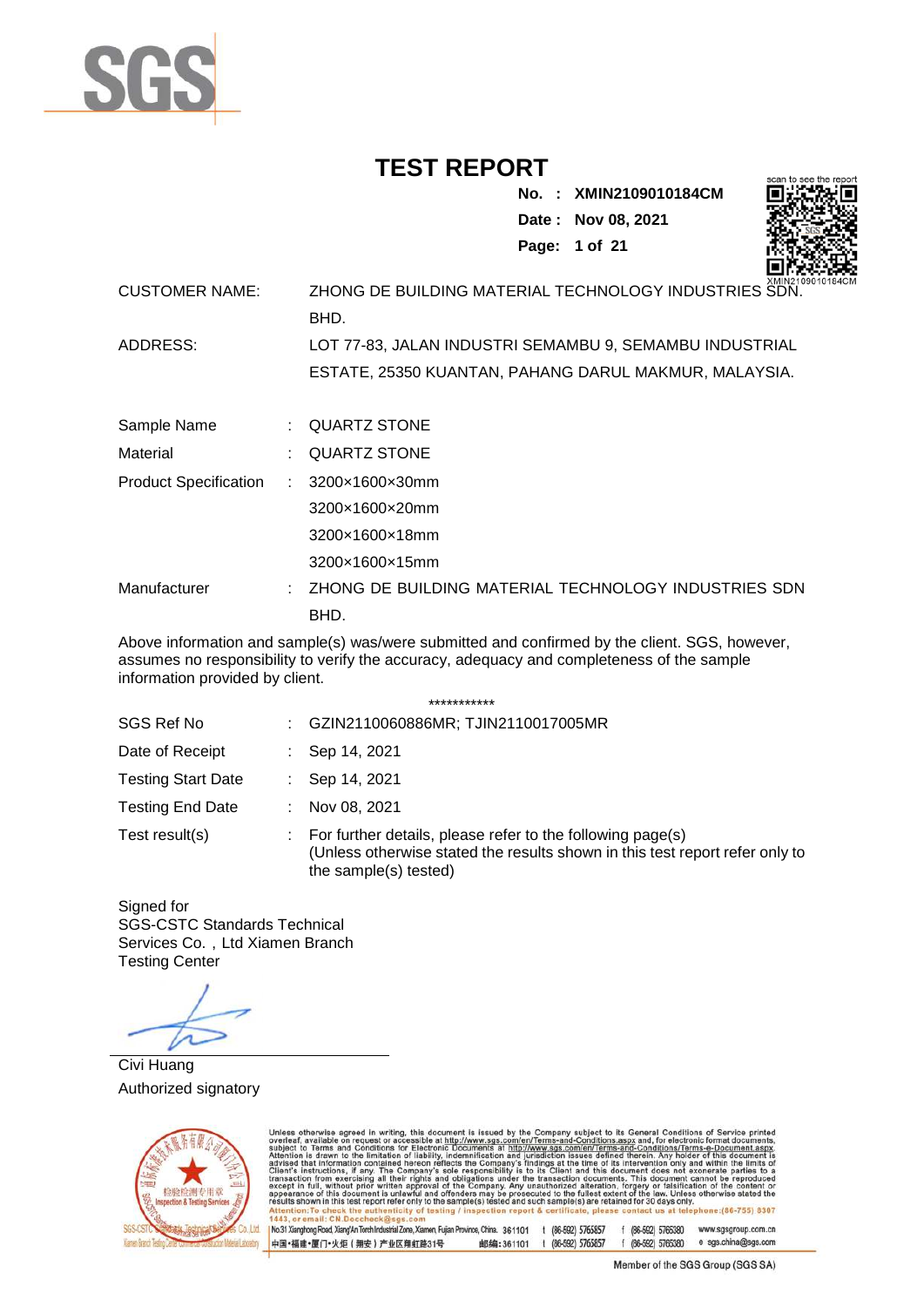

**No. : XMIN2109010184CM Date : Nov 08, 2021 Page: 2 of 21** 

Summary of Results:

| No.            | <b>Test Item</b>           | <b>Test Method</b>          | Result                          |  |  |
|----------------|----------------------------|-----------------------------|---------------------------------|--|--|
| $\mathbf{1}$   | <b>Abrasion Resistance</b> | Refer to ASTM               | H <sub>a</sub> : 68             |  |  |
|                |                            | C241/C241M-20               |                                 |  |  |
| $\overline{2}$ | <b>Flexural Strength</b>   | Refer to ASTM               | Dry Condition: 46.7 MPa         |  |  |
|                |                            | C880/C880M-18               | Wet Condition: 57.2 MPa         |  |  |
| 3              | Gloss                      | ASTM D523-14(2018)          | 40.0                            |  |  |
| $\overline{4}$ | Compressive                | Refer to ASTM               | Dry Condition: 227 MPa          |  |  |
|                | Strength                   | C170/C170M-17               | Wet Condition: 224 MPa          |  |  |
| 5              | High temperature           | Refer to NEMA LD-3-2005     | No effect                       |  |  |
|                | resistance test            | Section 3.6.2               |                                 |  |  |
| 6              | <b>Surface Frictional</b>  | ASTM E303-93(2013)          | <b>BPN</b> "wet": 18            |  |  |
|                | Properties                 |                             |                                 |  |  |
| $\overline{7}$ | Absorption by weight       | Refer to ASTM C97/C97M-     | Absorption: 0.06 %              |  |  |
|                | and density                | 18                          | Density: 2373 kg/m <sup>3</sup> |  |  |
| 8              | Modulus of Rupture         | Refer to ASTM C99/C99M-     | Dry Condition: 56.3 MPa         |  |  |
|                |                            | 18                          | Wet Condition: 66.0 MPa         |  |  |
|                | <b>Stain Resistance</b>    | Refer to ANSI Z124.6-2007   | Stain resistance total rating:  |  |  |
| 9              | <b>Test</b>                | Section 5.2                 | 48; The maximum stain depth:    |  |  |
|                |                            |                             | $0.05$ mm                       |  |  |
| 10             | <b>Frost Resistance</b>    | Refer to ASTM C1026-        | No visible damage               |  |  |
|                |                            | 13(2018)                    |                                 |  |  |
| 11             | Moh's Hardness             | Refer to EN 101:1991        | $\overline{7}$                  |  |  |
| 12             | Thermal expansion          | Refer to ASTM C531-18       | 36.0×10 <sup>-6</sup> /°C       |  |  |
| 13             | Water absorption           | Refer to ASTM C373-18       | 0.00%                           |  |  |
| 14             | Density*                   | ASTM D792-20 Method B       | $2.37$ g/cm <sup>3</sup>        |  |  |
| 15             | Flexural Strength*         | ASTM D790-17 Procedure<br>Α | 47.9MPa                         |  |  |



Unless otherwise agreed in writing, this document is issued by the Company subject to its General Conditions of Service printed overleaf, available on request or accessible at http://www.sgs.com/en/Terms-and-Conditions.as  $II$  CN D

1 Mo31 Xianghong Road, XiangAn Torch Industrial Zone, Xiamen, Fujian Province, China. 361101 t (86-592) 5765857 f (86-592) 5765330 www.sgsgroup.com.cn<br>|中国+福建+厦门+火炬(翔安)产业区翔虹路31号 邮编:361101 t (86-592) 5765857 f (86-592)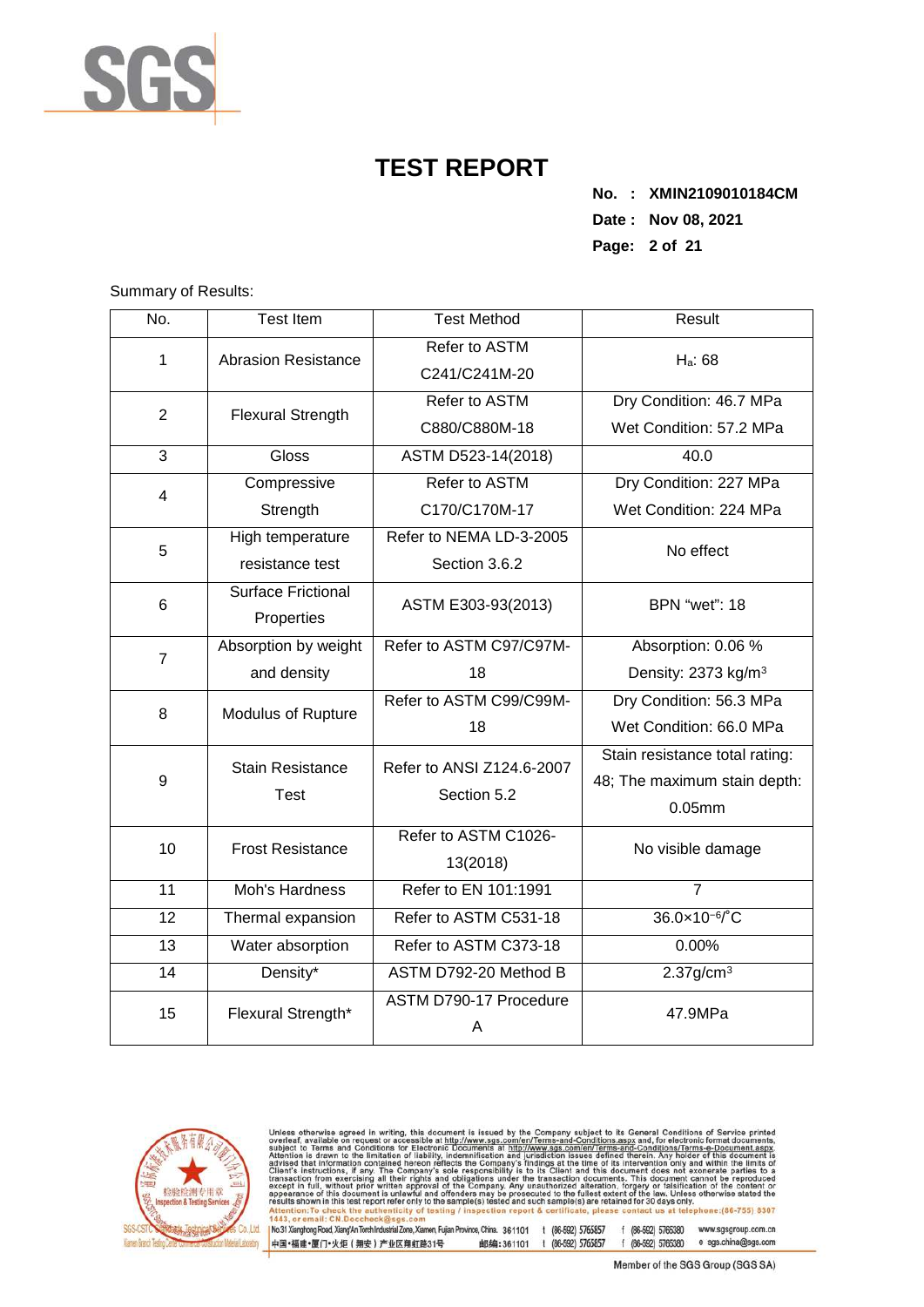

**No. : XMIN2109010184CM Date : Nov 08, 2021 Page: 3 of 21** 

| No. | <b>Test Item</b>           | <b>Test Method</b>        | Result                            |  |  |
|-----|----------------------------|---------------------------|-----------------------------------|--|--|
| 16  | Rockwell Hardness*         | ASTM D785-08(2015)        | 116L                              |  |  |
|     |                            | Procedure A               |                                   |  |  |
|     | Coefficient of Linear      | With reference to ASTM    |                                   |  |  |
| 17  | Thermal Expansion*         | D696-16 and client's      | See result                        |  |  |
|     |                            | requirement               |                                   |  |  |
|     |                            |                           | Internal exposure index IRa:      |  |  |
| 18  | Radioactivity              | GB 6566-2010              | < 0.1                             |  |  |
|     |                            |                           | External exposure index $I_{Y}$ : |  |  |
|     |                            |                           | < 0.1                             |  |  |
| 19  | <b>Chemical Resistance</b> | Refer to ANSI Z124.6-2007 | See result                        |  |  |
|     | Test                       | Section 5.5               |                                   |  |  |

Original Sample Photo:





Unless otherwise agreed in writing, this document is issued by the Company subject to its General Conditions of Service printed overleaf, available on request or accessible at http://www.sgs.com/en/Terms-and-Conditions.as

No.31 Xianghong Road, Xiang/An Torch Industrial Zone, Xiamen, Fujian Province, China. 361101 t (86-592) 5765857 f (86-592) 5765380 www.sgsgroup.com.cn 邮编:361101 t (86-592) 5765857 f (86-592) 5765380 e sgs.china@sgs.com 中国·福建·厦门·火炬 (翔安) 产业区翔虹路31号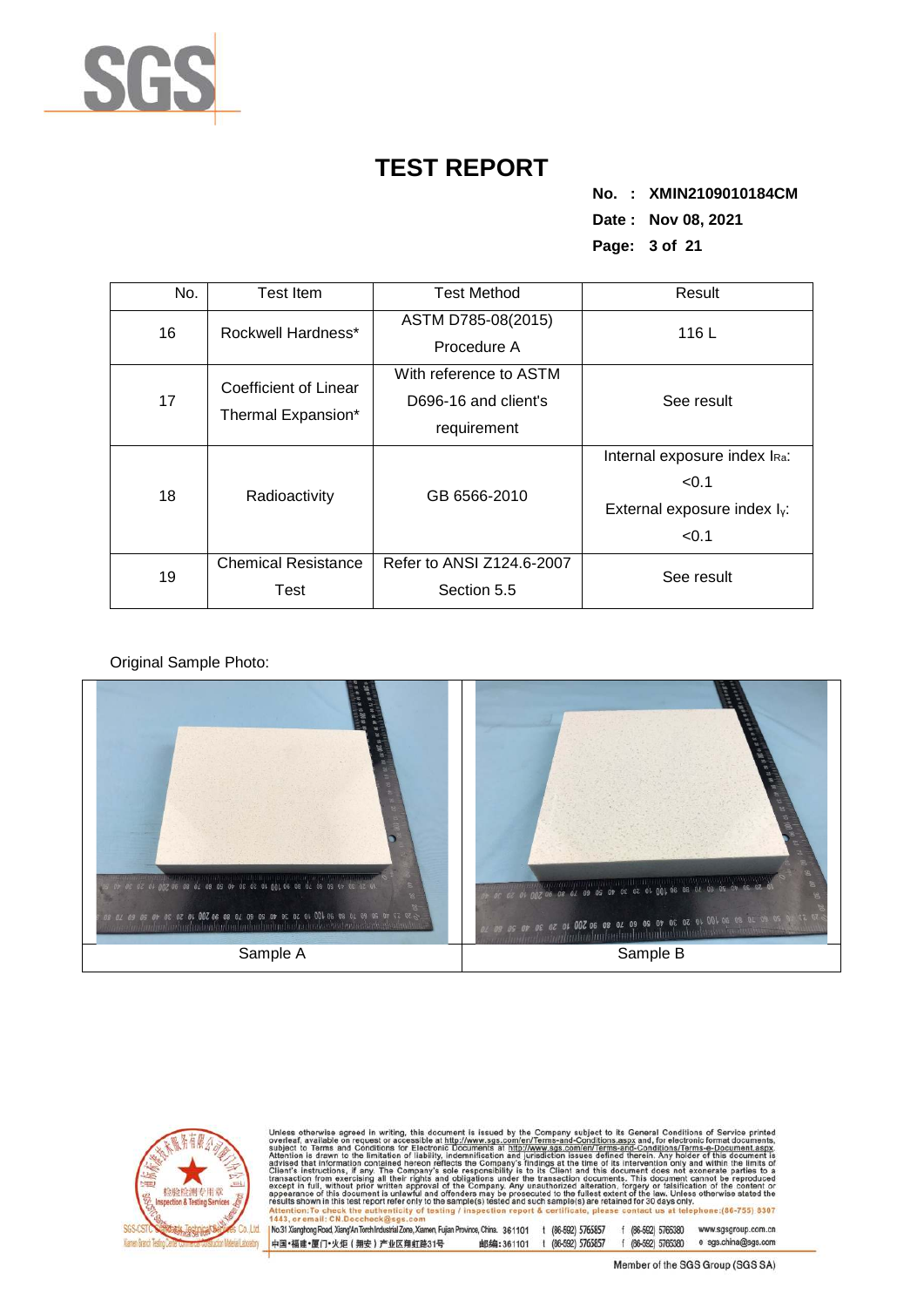

**No. : XMIN2109010184CM Date : Nov 08, 2021 Page: 4 of 21** 

1.Test Item: Abrasion Resistance

Sample Description: Sample A, See photo

Test Method: Refer to ASTM C241/C241M-20

Test Condition:

Specimen: 50mm×50mm×30mm, 3pcs

Condition: Dry in an oven at 60±2°C for 48h  $\rightarrow$  Cool them to room temperature in a desiccator  $\rightarrow$ 

Abrasion resistance test  $\rightarrow$  Immerse in distilled water at 22±2°C for 1h

Load: 2000g

Revolutions: 225

Testing surface: polished

Test Result:

| Specimen No.                            |    |  |
|-----------------------------------------|----|--|
| Abrasive hardness value, H <sub>a</sub> |    |  |
| Mean abrasive hardness value, Ha        | 68 |  |



otherwise agreed in writing, this document is issued by the Company subject to its General Conditions of Service and Conditions for Service and Conditions for electronic forms and Conditions for the stress of the intermedi sub<br>Atte advised<br>Client's tion from exe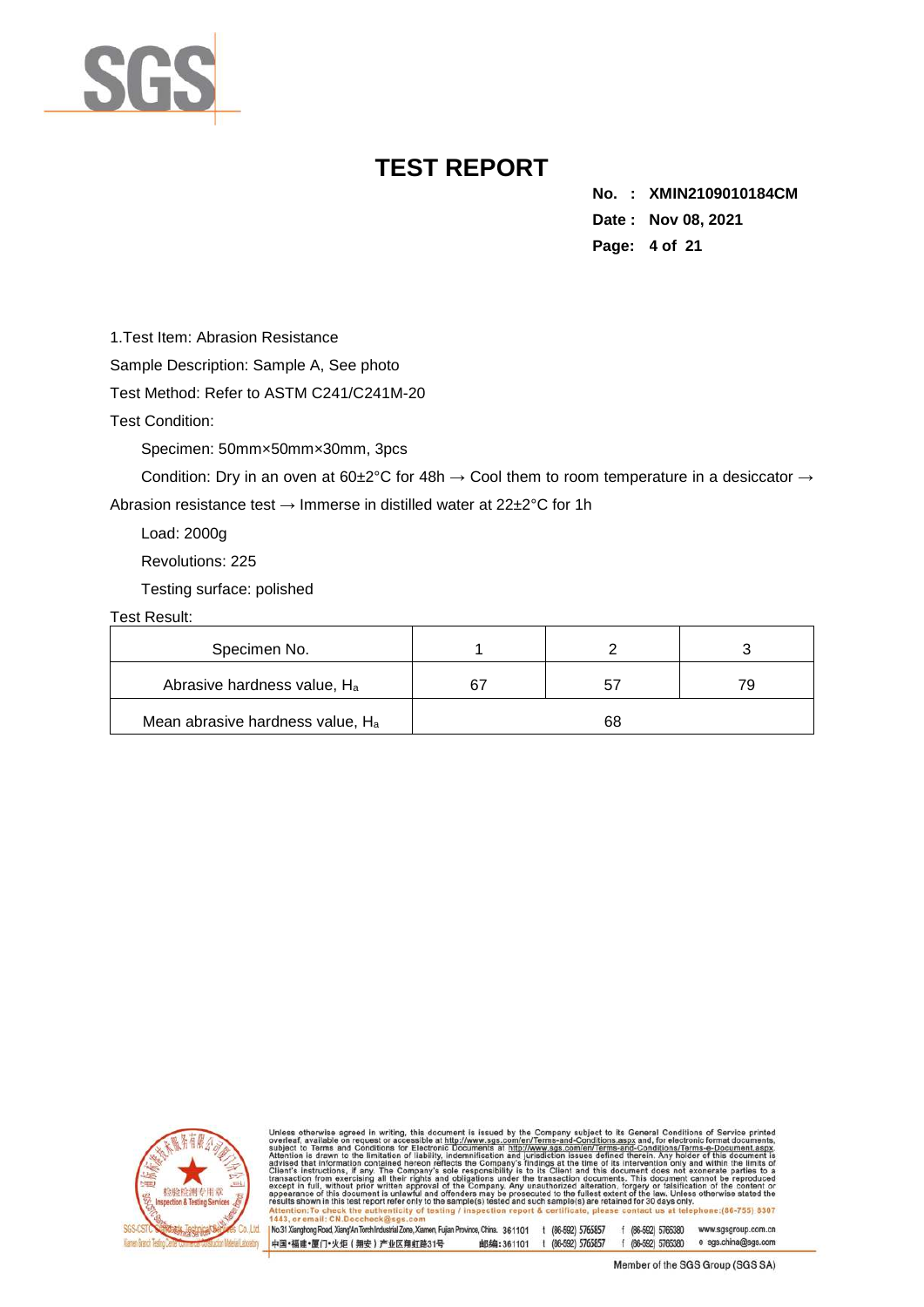

**No. : XMIN2109010184CM Date : Nov 08, 2021 Page: 5 of 21** 

2.Test Item: Flexural strength

Sample Description: Sample A, See photo

Test Method: Refer to ASTM C880/C880M-18

Test Condition:

Specimen: 350mm×100mm×30mm, 10pcs

Dry Condition: Dry in an oven at 60±2°C for 48h→Cool them to room temperature in a desiccator

Wet Condition: Immerse in distilled water at 22±2°C for 48h

Support Span: 300mm

Testing speed: 4.0MPa/min

Test Result:

Dry Condition:

| Specimen No.                             |      | 2    | 3    | 4    |      |
|------------------------------------------|------|------|------|------|------|
| Individual flexural strength value (MPa) | 47.7 | 46.1 | 45.4 | 49.0 | 45.1 |
| Mean flexural strength value (MPa)       |      |      | 46.7 |      |      |
| Standard deviation (MPa)                 |      |      |      |      |      |

Wet Condition:

| Specimen No.                             |      | 2    | 3    | 4    |      |
|------------------------------------------|------|------|------|------|------|
| Individual flexural strength value (MPa) | 56.5 | 58.8 | 57.9 | 55.9 | 57.0 |
| Mean flexural strength value (MPa)       |      |      | 57.2 |      |      |
| Standard deviation (MPa)                 |      |      | 12   |      |      |



otherwise agreed in writing, this document is issued by the Company subject to its General Conditions of Service<br>of a wallable on request or accessible at http://www.sgs.com/en/Terms-and-Conditions.aspx and, for electroni subj<br>Atte ct to advised<br>Client's to a chem s instructions,<br>transaction from exer<br>except in full, withou appearance<br>results show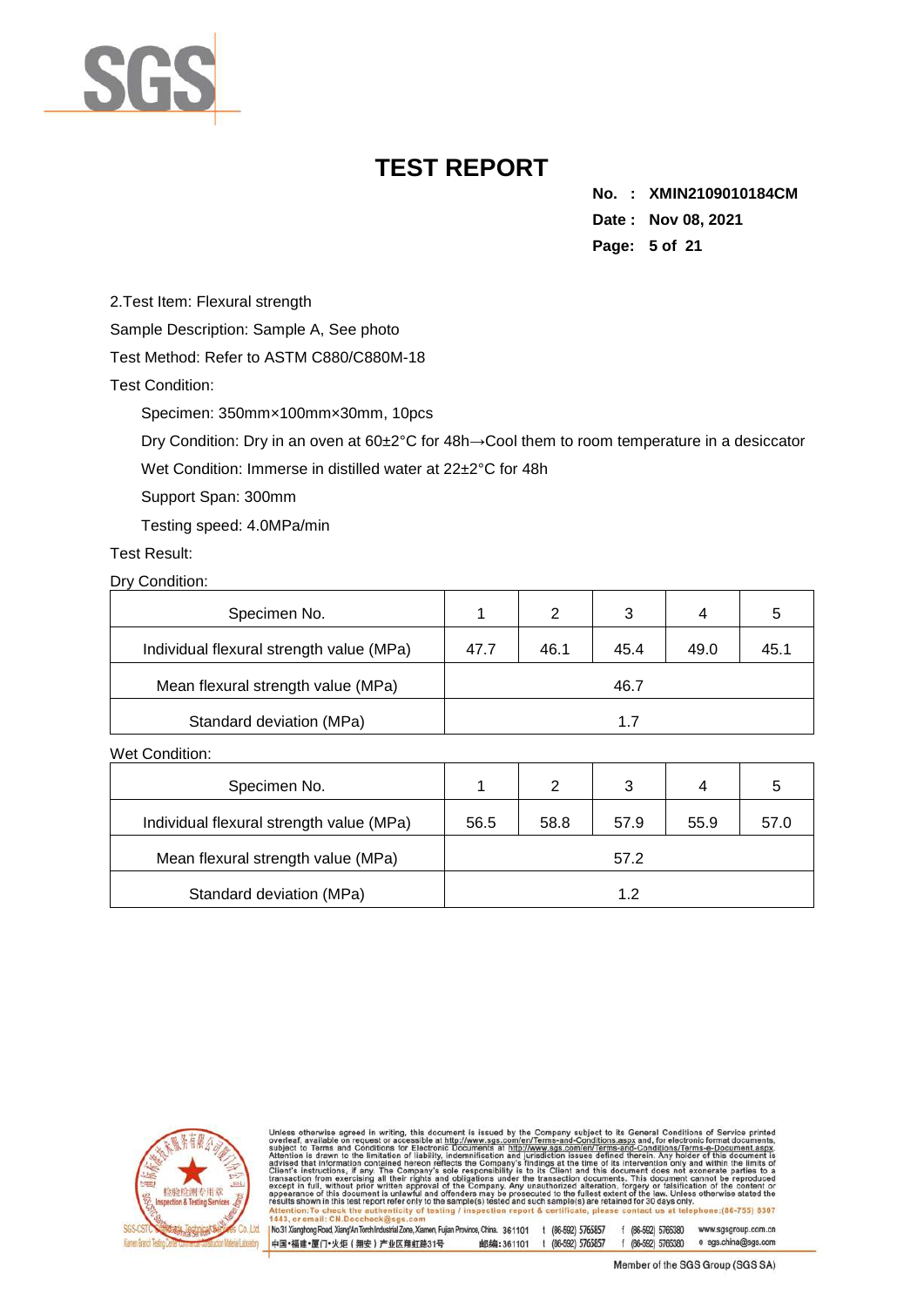

**No. : XMIN2109010184CM Date : Nov 08, 2021 Page: 6 of 21** 

3.Test Item: Gloss Sample Description: Sample A, See photo Test Method: ASTM D523-14(R2018)

Test Condition:

Geometry: 60°

### Test Result:

| Specimen No. |      |      | ັ    |      |      |
|--------------|------|------|------|------|------|
| Gloss        | 40.5 | 40.7 | 41.4 | 38.0 | 39.5 |
| Mean value   | 40.0 |      |      |      |      |



Unless otherwise agreed in writing, this document is issued by the Company subject to its General Conditions of Service printed<br>overleaf, available on request or accessible at http://www.sgs.com/en/Terms-and-Conditions.as of testing lephone: (86-755) 8307 ction r cartifica at tel  $II$  CN D

No.31 Xianghong Road, Xiang/An Torch Industrial Zone, Xiamen, Fujian Province, China. 361101 1 (86-592) 5765857 f (86-592) 5765380 www.sgsgroup.com.cn 邮编:361101 t (86-592) 5765857 f (86-592) 5765380 e sgs.china@sgs.com 中国·福建·厦门·火炬 (翔安) 产业区翔虹路31号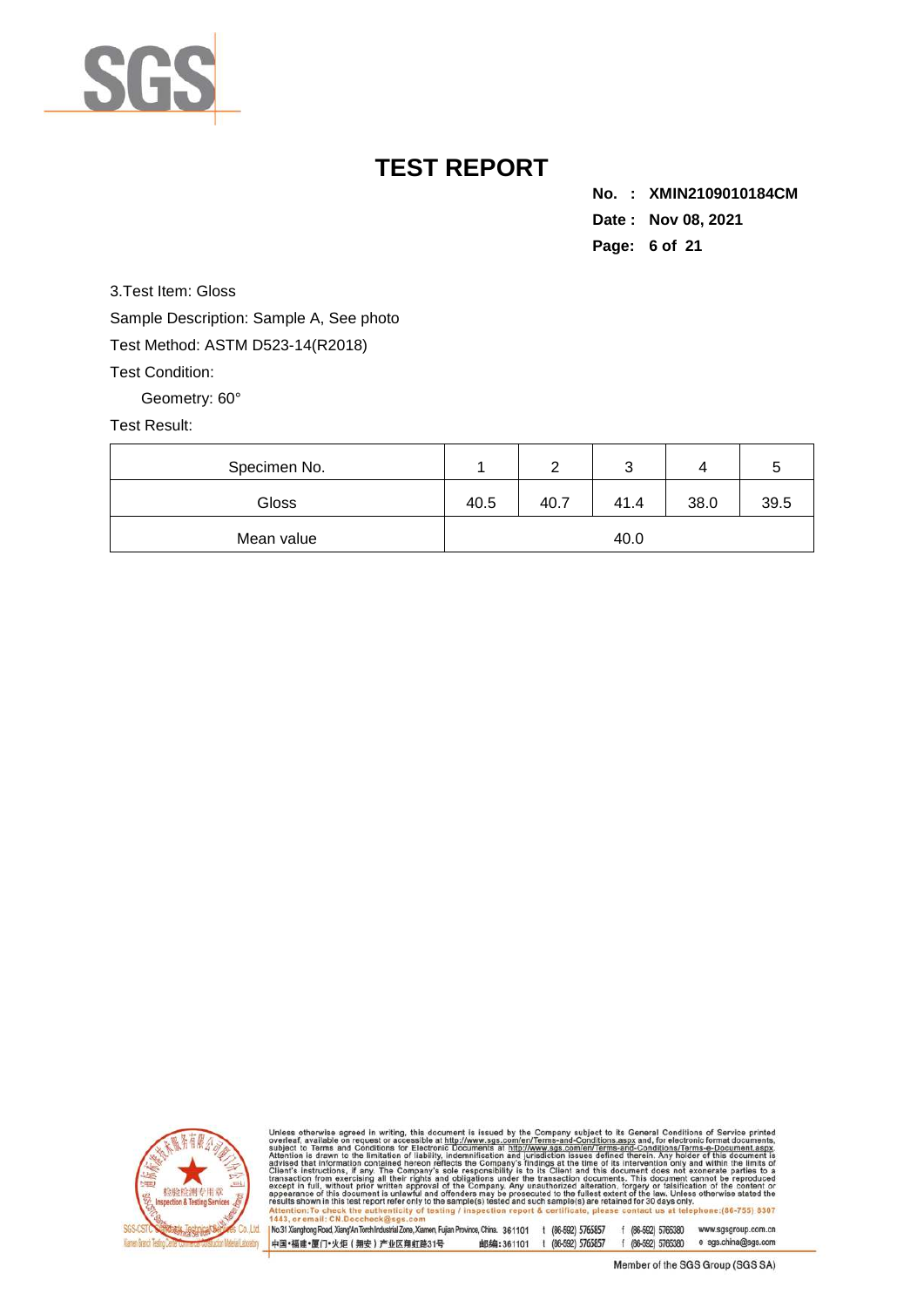

**No. : XMIN2109010184CM Date : Nov 08, 2021 Page: 7 of 21** 

4.Test Item: Compressive Strength

Sample Description: Sample A, See photo

Test Method: Refer to ASTM C170/C170M-17

Test Condition:

Specimen: 50mm×50mm×30mm, 10pcs

Dry Condition: Dry in an oven at 60±2°C for 48h→Cool them to room temperature in a desiccator

Wet Condition: Immerse in distilled water at 22±2°C for 48h

Testing speed: 0.5MPa/s

Test Result:

Dry Condition:

| Specimen No.                                |     | 2   |     | 4   |     |
|---------------------------------------------|-----|-----|-----|-----|-----|
| Individual compressive strength value (MPa) | 224 | 227 | 230 | 228 | 225 |
| Mean compressive strength value (MPa)       |     |     | 227 |     |     |
| Standard deviation (MPa)                    |     |     |     |     |     |

Wet Condition:

| Specimen No.                                |     | 2   | 3   | 4   |     |
|---------------------------------------------|-----|-----|-----|-----|-----|
| Individual compressive strength value (MPa) | 225 | 226 | 226 | 221 | 220 |
| Mean compressive strength value (MPa)       |     |     | 224 |     |     |
| Standard deviation (MPa)                    |     |     |     |     |     |



Unless otherwise agreed in writing, this document is issued by the Company subject to its General Conditions of Service<br>subject to Terms and Conditions for Service and the University of the Company subject to Terms and Co to a e:(86-755) 8307

No.31 Xianghong Road, Xiang/An Torch Industrial Zone, Xiamen, Fujian Province, China. 361101 t (86-592) 5765857 f (86-592) 5765380 www.sgsgroup.com.cn 邮编:361101 t (86-592) 5765857 f (86-592) 5765380 e sgs.china@sgs.com 中国·福建·厦门·火炬 (翔安) 产业区翔虹路31号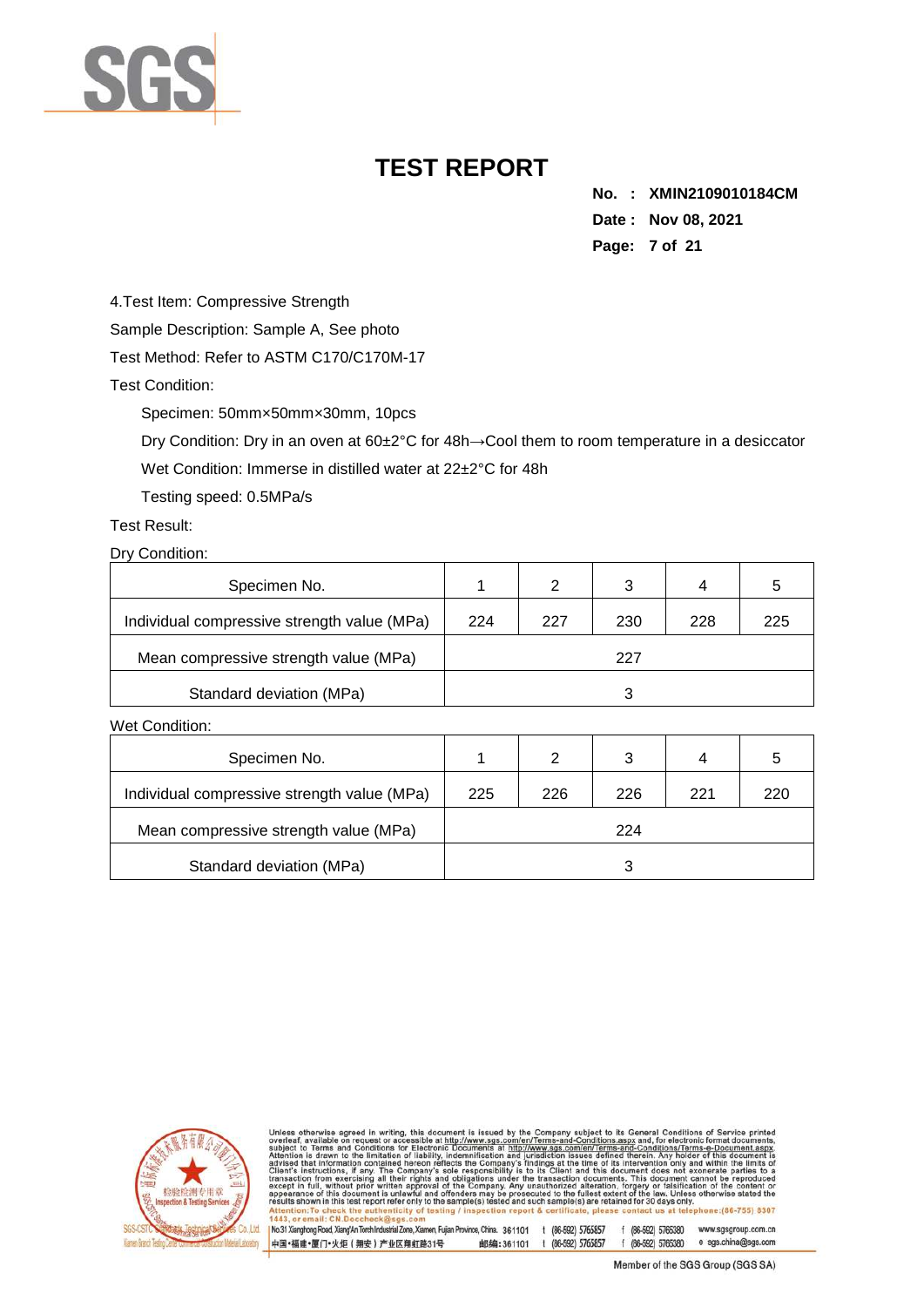

**No. : XMIN2109010184CM Date : Nov 08, 2021 Page: 8 of 21** 

5.Test Item: High temperature resistance test

Sample Description: Sample A, See photo

Test Method: Refer to NEMA LD-3-2005 Section 3.6.2

Test Condition:

Specimen: 200mm×200mm×30mm

Test procedure: ① Aluminum disk heated for 60±0.5min at 185°C  $\rightarrow$  ② Place the disk on the test

area of the specimen and remain for  $20±0.5$ min  $\rightarrow$  3 Remove the disk  $\rightarrow$  4 Room ambient

temperature, 24h

Test Result:

No effect. There is no cracking, crazing or blistering on the surface.

Note:

a. No effect – no change in color or surface finish.

b. Slight effect – a change in color or surface finish only visible at certain angles or directions.

c. Moderate effect – a change in color or surface finish visible from all angles and directions, but does not appreciably alter the original condition of the specimen.

d. Severe effect – a change in color or surface finish which obviously and markedly alters the original condition of the specimen.

6.Test Item: Surface Frictional Properties

Sample Description: See photo

Test Method: ASTM E303-93(2013)

Test Condition:

Specimen: 200mm×150mm×30mm, 6pcs

Type of slider: Slider 57

Test surface: polished

### Test Result:

| Specimens identification No.            |    |    | 3  | 4  | 5  | 6  |
|-----------------------------------------|----|----|----|----|----|----|
| Mean pendulum value<br>(Wet condition)  | 18 | 18 | 18 | 18 | 18 | 18 |
| <b>British Pendulum Number</b><br>(BPN) |    |    |    | 18 |    |    |



| Unless otherwise agreed in writing, this document is issued by the Company subject to its General Conditions of Service printed<br>overleaf, available on request or accessible at http://www.sqs.com/en/Terms-and-Conditions.aspx and, for electronic format documents.<br>subject to Terms and Conditions for Electronic Documents at http://www.sgs.com/en/Terms-and-Conditions/Terms-e-Document.aspx.<br>Attention is drawn to the limitation of liability, indemnification and jurisdiction issues defined therein. Any holder of this document is<br>advised that information contained hereon reflects the Company's findings at the time of its intervention only and within the limits of<br>Client's instructions, if any. The Company's sole responsibility is to its Client and this document does not exonerate parties to a<br>transaction from exercising all their rights and obligations under the transaction documents. This document cannot be reproduced<br>except in full, without prior written approval of the Company. Any unauthorized alteration, forgery or falsification of the content or<br>appearance of this document is unlawful and offenders may be prosecuted to the fullest extent of the law. Unless otherwise stated the<br>results shown in this test report refer only to the sample(s) tested and such sample(s) are retained for 30 days only. |  |
|--------------------------------------------------------------------------------------------------------------------------------------------------------------------------------------------------------------------------------------------------------------------------------------------------------------------------------------------------------------------------------------------------------------------------------------------------------------------------------------------------------------------------------------------------------------------------------------------------------------------------------------------------------------------------------------------------------------------------------------------------------------------------------------------------------------------------------------------------------------------------------------------------------------------------------------------------------------------------------------------------------------------------------------------------------------------------------------------------------------------------------------------------------------------------------------------------------------------------------------------------------------------------------------------------------------------------------------------------------------------------------------------|--|
| Attention: To check the authenticity of testing / inspection report & certificate, please contact us at telephone: (86-755) 8307                                                                                                                                                                                                                                                                                                                                                                                                                                                                                                                                                                                                                                                                                                                                                                                                                                                                                                                                                                                                                                                                                                                                                                                                                                                           |  |
| 1443, or email: CN.Doccheck@sgs.com                                                                                                                                                                                                                                                                                                                                                                                                                                                                                                                                                                                                                                                                                                                                                                                                                                                                                                                                                                                                                                                                                                                                                                                                                                                                                                                                                        |  |
| No.31 Xianghong Road, Xiang'An Torch Industrial Zone, Xiamen, Fujian Province, China. 361101<br>(86-592) 5765857<br>f (86-592) 5765380<br>www.sgsgroup.com.cn                                                                                                                                                                                                                                                                                                                                                                                                                                                                                                                                                                                                                                                                                                                                                                                                                                                                                                                                                                                                                                                                                                                                                                                                                              |  |

邮编:361101 t (86-592) 5765857 f (86-592) 5765380 e sgs.china@sgs.com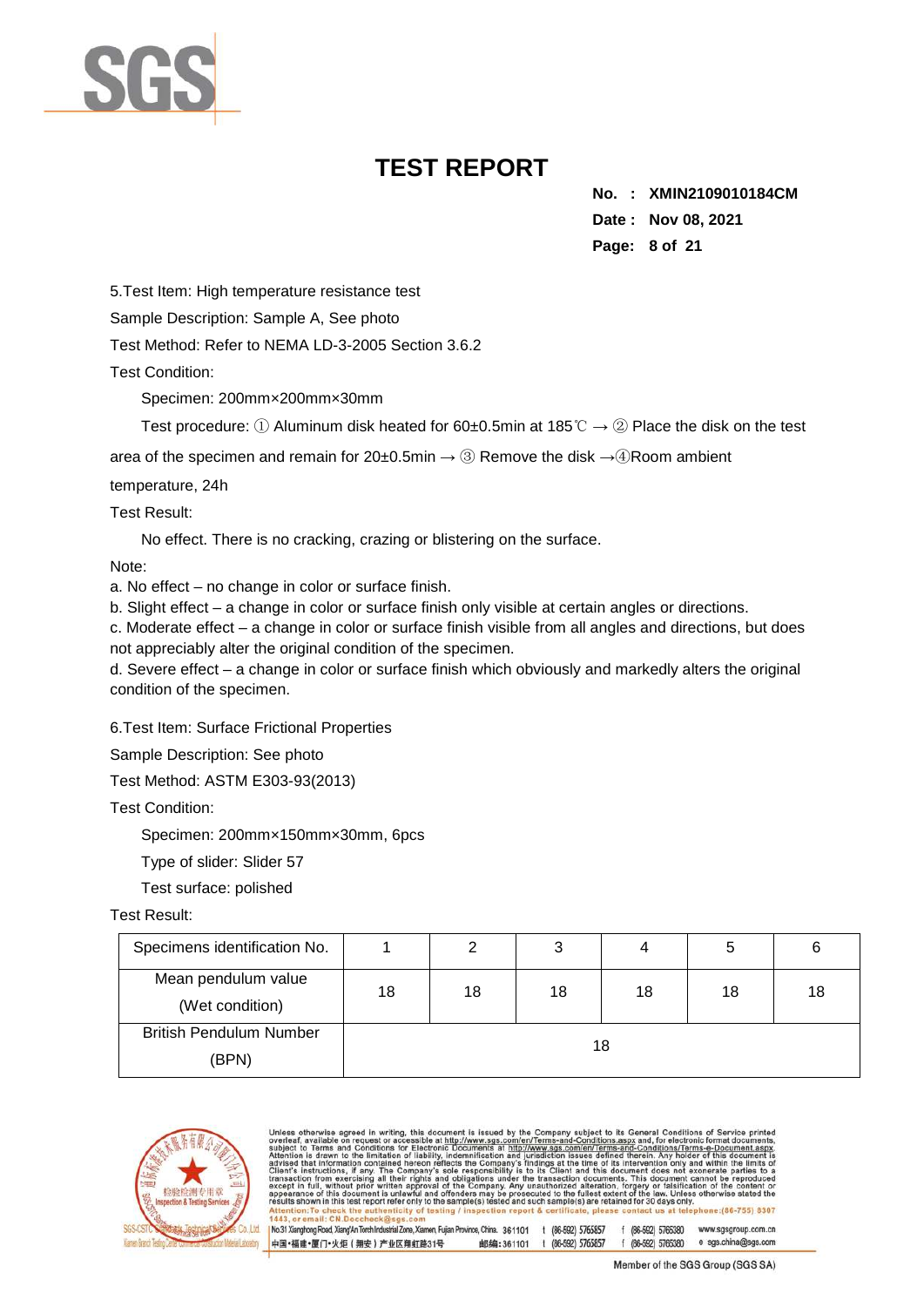

**No. : XMIN2109010184CM Date : Nov 08, 2021 Page: 9 of 21** 

7.Test Item: Absorption by weight and density Sample Description: Sample A, See photo Test Method: Refer to ASTM C97/C97M-18 Test Condition:

Specimen: 50mm×50mm×30mm, 5pcs

Condition: Dry in an oven at 60±2°C for 48h  $\rightarrow$  Cool them to room temperature in a desiccator  $\rightarrow$ Immerse in distilled water at 22±2°C for 48h

| Specimen No.                            |      | 2    | 3    | 4    | 5    |  |
|-----------------------------------------|------|------|------|------|------|--|
| Absorption by weight (%)                | 0.05 | 0.06 | 0.05 | 0.06 | 0.06 |  |
| Mean water absorption (%)               | 0.06 |      |      |      |      |  |
| Standard deviation (%)                  | 0.01 |      |      |      |      |  |
| Density (kg/m <sup>3</sup> )            | 2373 | 2373 | 2373 | 2373 | 2373 |  |
| Mean density ( $kg/m3$ )                |      |      | 2373 |      |      |  |
| Standard deviation (kg/m <sup>3</sup> ) | 0.00 |      |      |      |      |  |



Unless otherwise agreed in writing, this document is issued by the Company subject to its General Conditions of Service printed subject to Terms and Conditions for Electronic Documents at http://www.sgs.com/en/Terms-and-C e:(86-755) 8307

No.31 Xianghong Road, Xiang/An Torch Industrial Zone, Xiamen, Fujian Province, China. 361101 1 (86-592) 5765857 f (86-592) 5765380 www.sgsgroup.com.cn 邮编:361101 t (86-592) 5765857 f (86-592) 5765380 e sgs.china@sgs.com 中国·福建·厦门·火炬 (翔安) 产业区翔虹路31号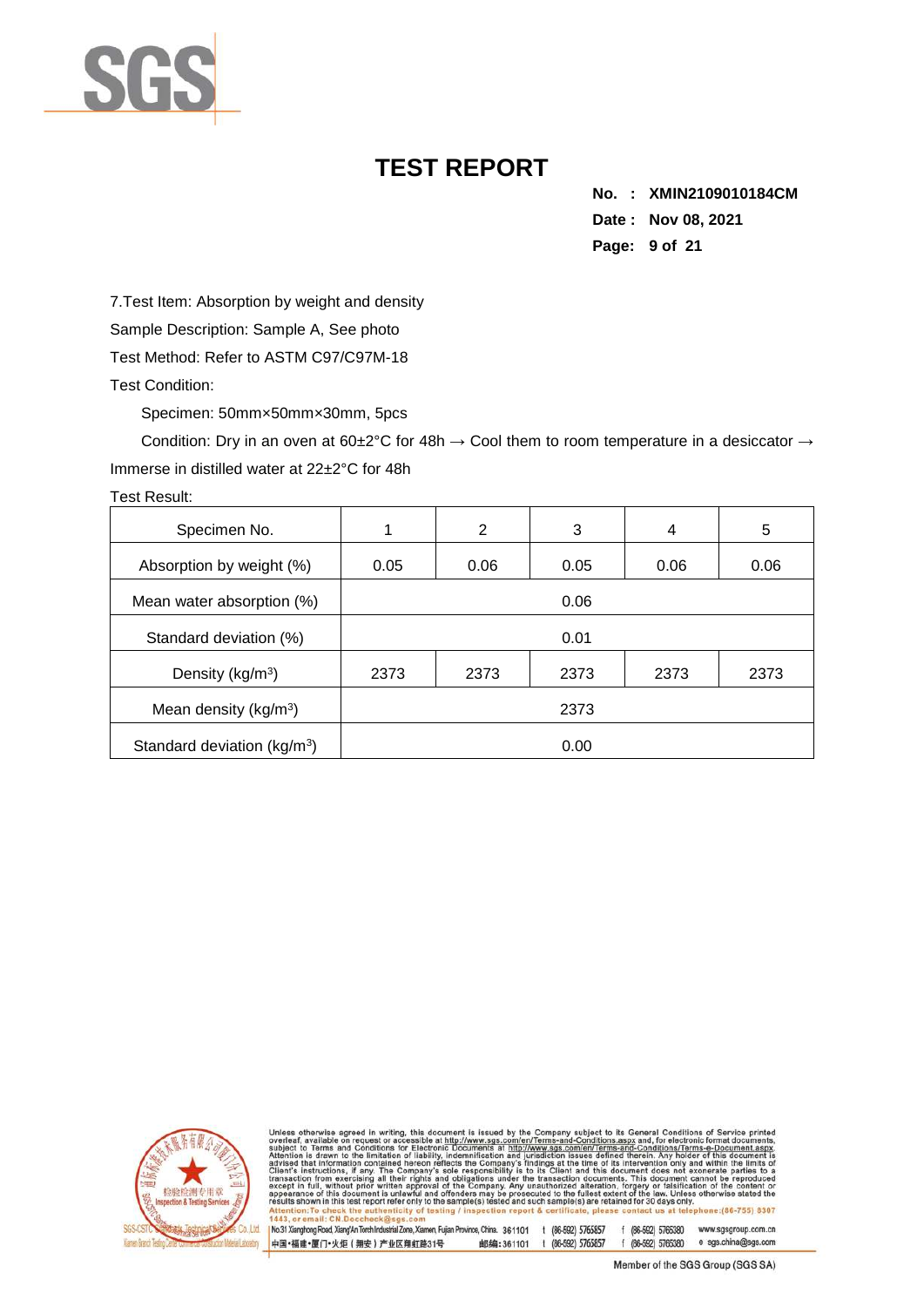

**No. : XMIN2109010184CM Date : Nov 08, 2021 Page: 10 of 21** 

8.Test Item: Modulus of rupture

Sample Description: Sample A, See photo

Test Method: Refer to ASTM C99/C99M-18

Test Condition:

Specimen: 200mm×100mm×30mm, 10pcs

Dry Condition: Dry in an oven at 60±2°C for 48h→Cool them to room temperature in a desiccator

Wet Condition: Immerse in distilled water at 22±2°C for 48h

Support Span: 180mm

Testing speed: 5000N/min

Test Result:

Dry Condition:

| Specimen No.                              |      | $\mathcal{P}$ | 3    | 4    |      |
|-------------------------------------------|------|---------------|------|------|------|
| Individual modulus of rupture value (MPa) | 48.9 | 56.1          | 59.7 | 56.7 | 60.1 |
| Mean modulus of rupture value (MPa)       |      |               | 56.3 |      |      |
| Standard deviation (MPa)                  |      |               | 4.5  |      |      |

Wet Condition:

| Specimen No.                              |      | 2    | 3    | 4    |      |
|-------------------------------------------|------|------|------|------|------|
| Individual modulus of rupture value (MPa) | 68.7 | 65.4 | 62.4 | 68.2 | 65.5 |
| Mean modulus of rupture value (MPa)       |      |      | 66.0 |      |      |
| Standard deviation (MPa)                  |      |      | 2.6  |      |      |



otherwise agreed in writing, this document is issued by the Company subject to its General Conditions of Service<br>of a wallable on request or accessible at http://www.sgs.com/en/Terms-and-Conditions.aspx and, for electroni subj<br>Atte ct to advised<br>Client's to a nt's instructions,<br>saction from exer<br>»pt in full, withou appearance<br>results show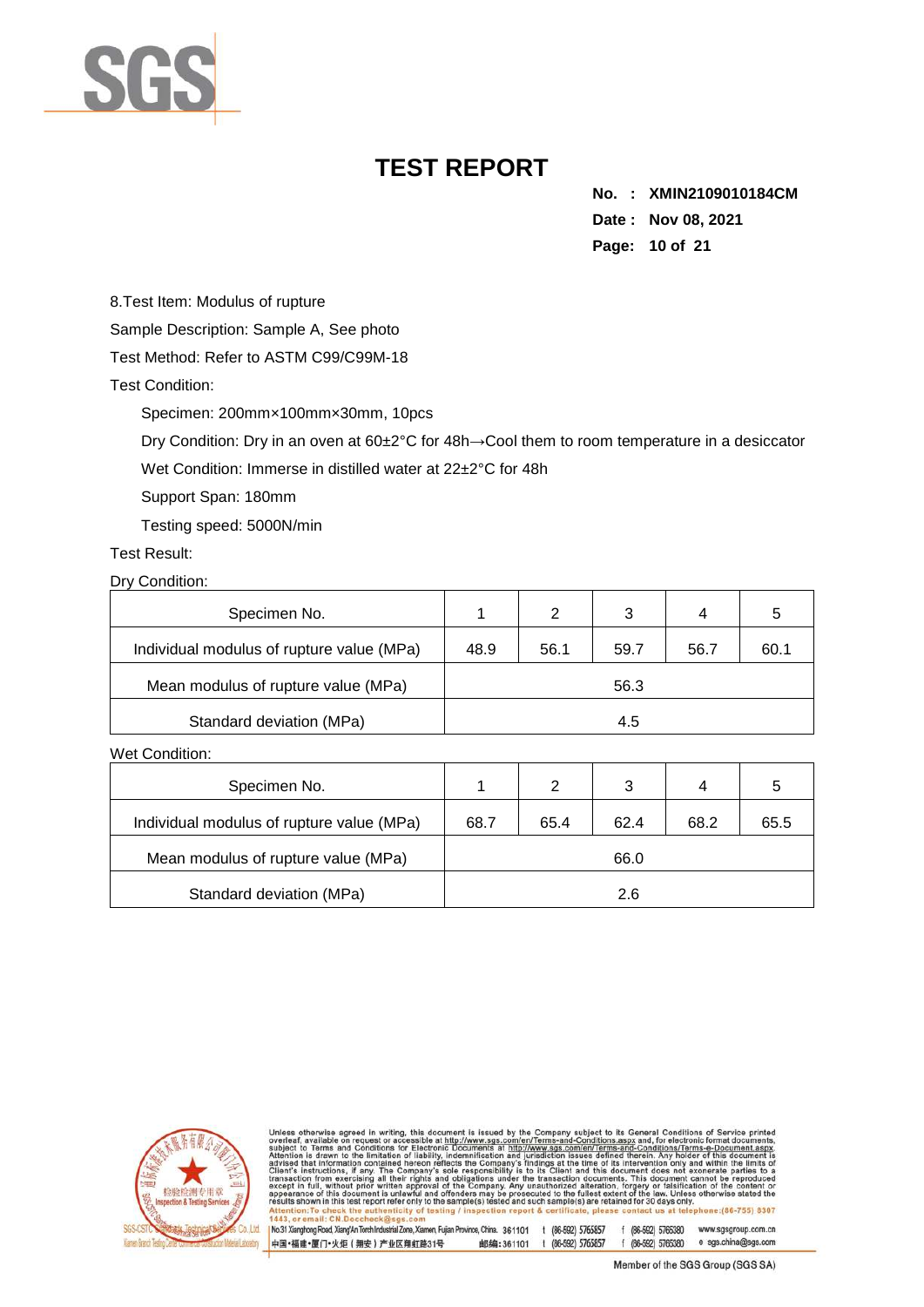

**No. : XMIN2109010184CM Date : Nov 08, 2021 Page: 11 of 21** 

9.Test Item: Stain Resistance Test

Sample Description: Sample A, See photo

Test Method: Refer to ANSI Z124.6-2007 Section 5.2

Test Condition:

Specimen: 100mm×100mm×30mm

Test reagents: see table 1

Contact time: 16h

Test surface: See photo

### Test Result:

Stain resistance total rating: 48 ; The maximum stain depth: 0.05mm

| Table T. Test result of stall resistance test |                                      |                       |  |  |  |
|-----------------------------------------------|--------------------------------------|-----------------------|--|--|--|
| Reagent                                       |                                      | Rating                |  |  |  |
|                                               | Covered                              | Uncovered             |  |  |  |
| Black crayon                                  | 3                                    | 3                     |  |  |  |
| Black liquid shoe polish                      | 3                                    | 3                     |  |  |  |
| Blue washable Ink                             | $\overline{2}$                       | 2                     |  |  |  |
| Gentian violet solution                       | 5(stain depth:0.02mm)                | 5(stain depth:0.03mm) |  |  |  |
| Beet juice                                    |                                      |                       |  |  |  |
| Grape juice                                   |                                      |                       |  |  |  |
| Lipstick                                      | 2                                    | 2                     |  |  |  |
| Hair dye                                      |                                      |                       |  |  |  |
| Iodine solution                               | 5(stain depth:0.04mm)                | 5(stain depth:0.05mm) |  |  |  |
| Wet tea bag                                   |                                      |                       |  |  |  |
| Total rating                                  | 48 (The maximum stain depth: 0.05mm) |                       |  |  |  |

Note: According to ANSI Z124.6-2007 - 5.2.1.1~5.2.1.5, total stain resistance rating shall be ≤ 64 and maximum individual depth of staining shall be 0.127mm. Individual stain rating as below:

- 1- non-staining, removable by tap water (using 20 scrub cycles);
- 2- removable by alcohol or naphtha (using 20 scrub cycles);
- 3- removable by first application of standard scouring powder (using 20 scrub cycles);
- 4- removable by two standard scouring powder scrubbings (using an additional 40 scrub cycles);
- 5- Any specimen with stain remaining after the aforementioned cleanings. Any specimen with stain remaining after the above cleanings shall be tested to determine the depth of staining. The affected area shall be sanded with 600 grit abrasive until the stain is removed. The depth shall be measured.



| Unless otherwise agreed in writing, this document is issued by the Company subject to its General Conditions of Service printed<br>overleaf, available on request or accessible at http://www.sgs.com/en/Terms-and-Conditions.aspx and, for electronic format documents,<br>subject to Terms and Conditions for Electronic Documents at http://www.sgs.com/en/Terms-and-Conditions/Terms-e-Document.aspx.<br>Attention is drawn to the limitation of liability, indemnification and jurisdiction issues defined therein. Any holder of this document is<br>advised that information contained hereon reflects the Company's findings at the time of its intervention only and within the limits of<br>Client's instructions, if any. The Company's sole responsibility is to its Client and this document does not exonerate parties to a<br>transaction from exercising all their rights and obligations under the transaction documents. This document cannot be reproduced<br>except in full, without prior written approval of the Company. Any unauthorized alteration, forgery or falsification of the content or<br>appearance of this document is unlawful and offenders may be prosecuted to the fullest extent of the law. Unless otherwise stated the<br>results shown in this test report refer only to the sample(s) tested and such sample(s) are retained for 30 days only.<br>Attention: To check the authenticity of testing / inspection report & certificate, please contact us at telephone: (86-755) 8307<br>1443, or email: CN.Doccheck@sgs.com |                                                               |
|-----------------------------------------------------------------------------------------------------------------------------------------------------------------------------------------------------------------------------------------------------------------------------------------------------------------------------------------------------------------------------------------------------------------------------------------------------------------------------------------------------------------------------------------------------------------------------------------------------------------------------------------------------------------------------------------------------------------------------------------------------------------------------------------------------------------------------------------------------------------------------------------------------------------------------------------------------------------------------------------------------------------------------------------------------------------------------------------------------------------------------------------------------------------------------------------------------------------------------------------------------------------------------------------------------------------------------------------------------------------------------------------------------------------------------------------------------------------------------------------------------------------------------------------------------------------------|---------------------------------------------------------------|
| No.31 Xianghong Road, Xiang'An Torch Industrial Zone, Xiamen, Fujian Province, China. 361101                                                                                                                                                                                                                                                                                                                                                                                                                                                                                                                                                                                                                                                                                                                                                                                                                                                                                                                                                                                                                                                                                                                                                                                                                                                                                                                                                                                                                                                                          | (86-592) 5765857<br>f (86-592) 5765380<br>www.sgsgroup.com.cn |
| 中国·福建·厦门·火炬 (翔安) 产业区翔虹路31号<br>邮编:361101                                                                                                                                                                                                                                                                                                                                                                                                                                                                                                                                                                                                                                                                                                                                                                                                                                                                                                                                                                                                                                                                                                                                                                                                                                                                                                                                                                                                                                                                                                                               | e sgs.china@sgs.com<br>(86-592) 5765857<br>f (86-592) 5765380 |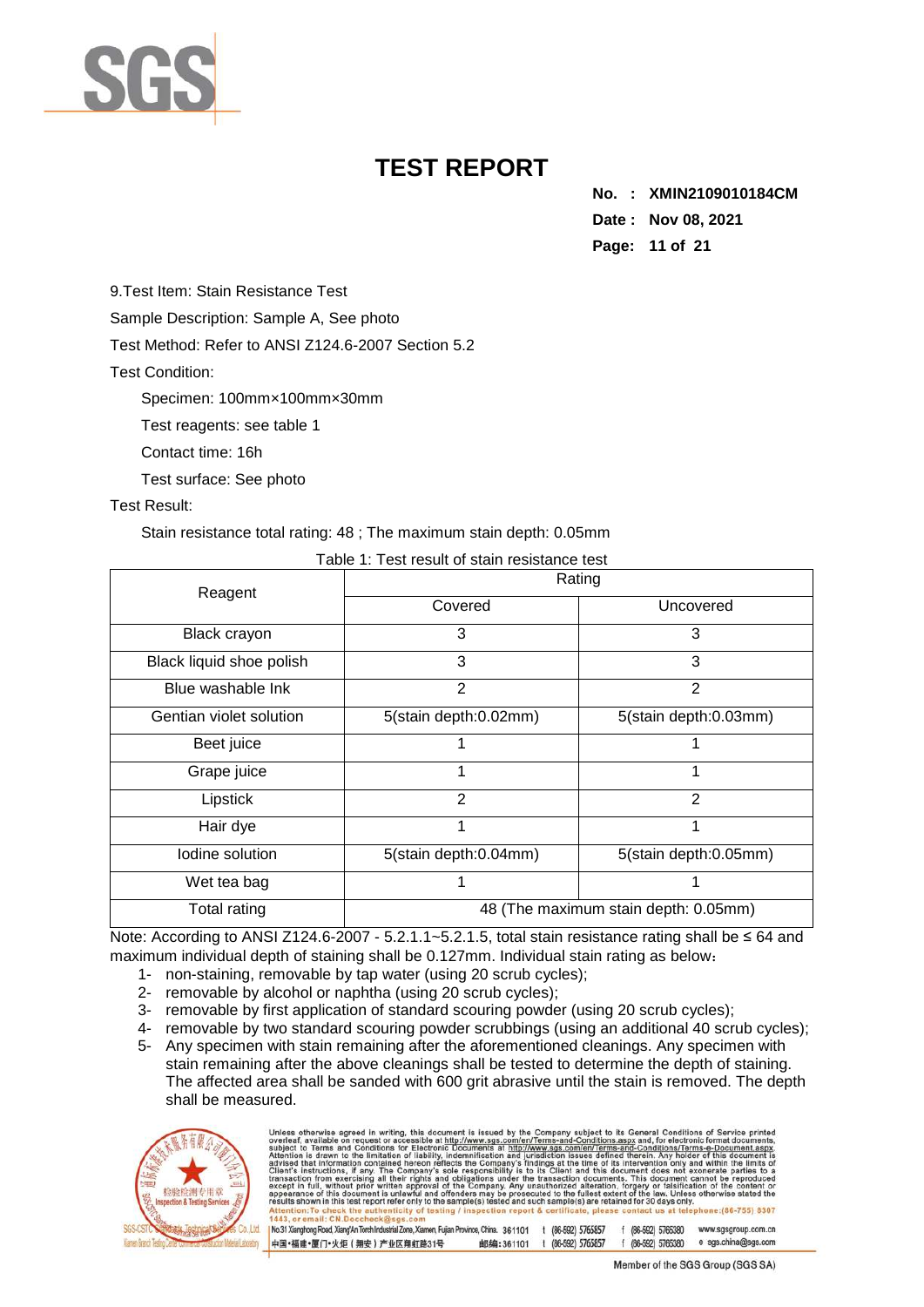

**No. : XMIN2109010184CM Date : Nov 08, 2021 Page: 12 of 21** 

10.Test Item: Frost Resistance

Sample Description: Sample A, See photo

Test Method: Refer to ASTM C1026-13(2018)

Test Condition:

Specimen: 100mm×100mm×30mm, 5pcs.

Test Result:

Freeze-Thaw Cycling: from -3°C in air (3 hours) to room temperature water (3 hours), 20cycles Specimens subject to 20 cycles freeze/thaw resistance:

| Specimens identification<br>No. |                      | 2                    | 3                    | 4                    | 5                    |
|---------------------------------|----------------------|----------------------|----------------------|----------------------|----------------------|
| <b>Observations</b>             | No visible<br>damage | No visible<br>damage | No visible<br>damage | No visible<br>damage | No visible<br>damage |
| Mass loss (%)                   | 0.02                 | 0.02                 | 0.02                 | 0.02                 | 0.02                 |
| Mean mass loss (%)              |                      |                      | 0.02                 |                      |                      |



Unless otherwise agreed in writing, this document is issued by the Company subject to its General Conditions of Service<br>subject to Terms and Conditions for Service and the University of the Company subject to Terms and Co to a  $(86 - 755) 8307$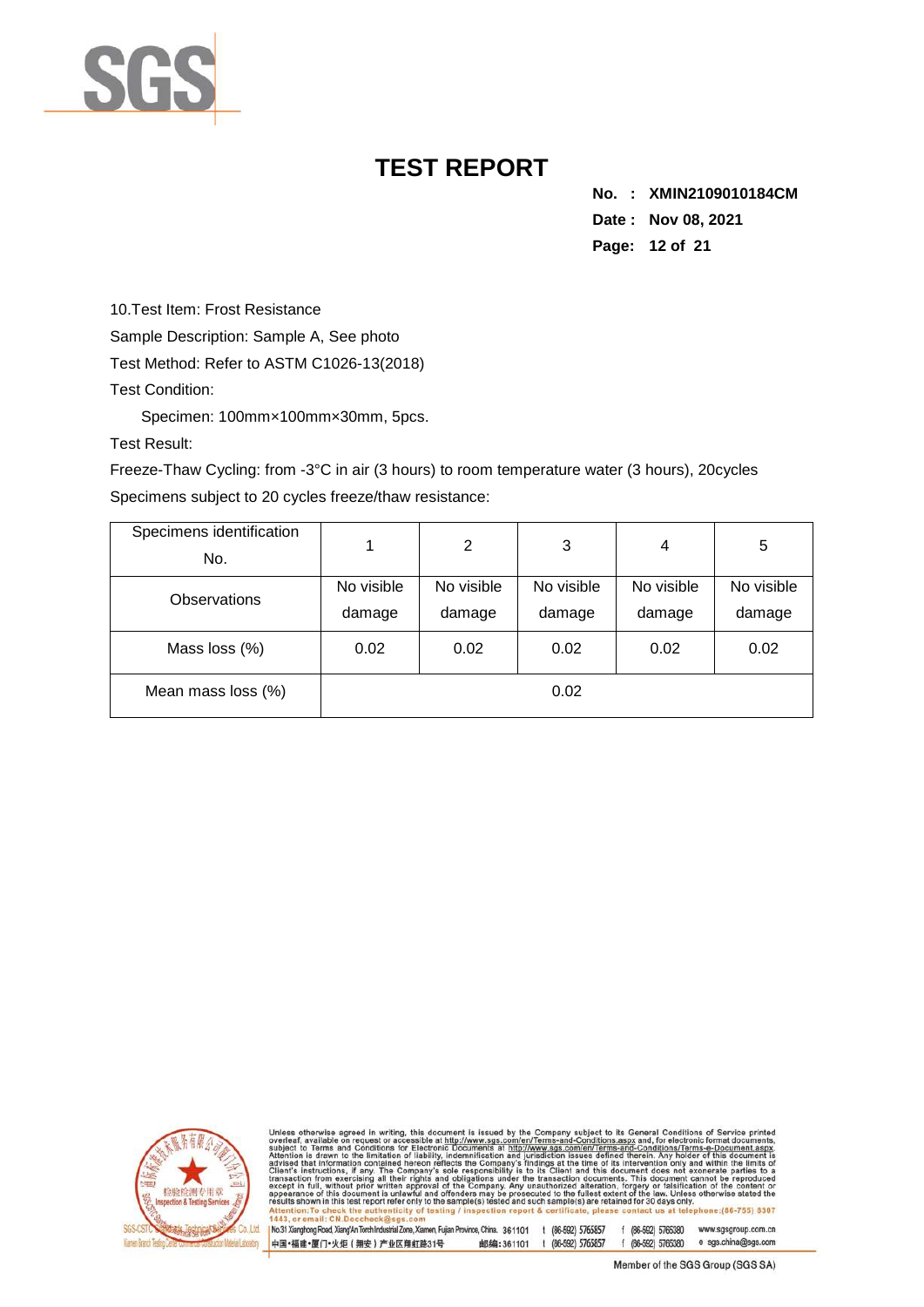

**No. : XMIN2109010184CM Date : Nov 08, 2021 Page: 13 of 21** 

11.Test Item: Mohs' Hardness Sample Description: Sample A, See photo Test Method: Refer to EN 101:1991

Test Condition:

Specimen:100mm×100mm×30mm, 3pcs

Test surface: See photo

Test Result:

| Specimen No.   |  |  |
|----------------|--|--|
| No scratch     |  |  |
| Scratch        |  |  |
| Mohs' hardness |  |  |

Scale: 1- Talc; 2- Gypsum; 3- Calcite; 4- Fluorspar; 5- Apatite; 6- Feldspar; 7- Quartz; 8- Topaz; 9- Corundum; 10- Diamond.

12.Test Item: Linear thermal expansion coefficient

Sample Description: Sample A, See photo

Test Method: Refer to ASTM C531-18

Test Condition:

Specimen: 250mm×25mm×30mm, 4pcs

High temperature: 100°C, 16h

Low temperature: 23°C, 16h

### Test Result:

| Specimen No.                                                 |      |      |      |      |  |  |
|--------------------------------------------------------------|------|------|------|------|--|--|
| Linear thermal expansion coefficient $(10^{-6}$ $\degree$ C) | 37.3 | 35.2 | 30.6 | 40.9 |  |  |
| Mean value $(10^{-6}$ °C)                                    | 36.0 |      |      |      |  |  |



| Unless otherwise agreed in writing, this document is issued by the Company subject to its General Conditions of Service printed<br>overleaf, available on request or accessible at http://www.sgs.com/en/Terms-and-Conditions.aspx and, for electronic format documents,<br>subject to Terms and Conditions for Electronic Documents at http://www.sgs.com/en/Terms-and-Conditions/Terms-e-Document.aspx.<br>Attention is drawn to the limitation of liability, indemnification and jurisdiction issues defined therein. Any holder of this document is<br>advised that information contained hereon reflects the Company's findings at the time of its intervention only and within the limits of<br>Client's instructions, if any. The Company's sole responsibility is to its Client and this document does not exonerate parties to a<br>transaction from exercising all their rights and obligations under the transaction documents. This document cannot be reproduced<br>except in full, without prior written approval of the Company. Any unauthorized alteration, forgery or falsification of the content or<br>appearance of this document is unlawful and offenders may be prosecuted to the fullest extent of the law. Unless otherwise stated the<br>results shown in this test report refer only to the sample(s) tested and such sample(s) are retained for 30 days only.<br>Attention: To check the authenticity of testing / inspection report & certificate, please contact us at telephone: (86-755) 8307<br>1443, or email: CN.Doccheck@sgs.com |                  |                    |                     |
|-----------------------------------------------------------------------------------------------------------------------------------------------------------------------------------------------------------------------------------------------------------------------------------------------------------------------------------------------------------------------------------------------------------------------------------------------------------------------------------------------------------------------------------------------------------------------------------------------------------------------------------------------------------------------------------------------------------------------------------------------------------------------------------------------------------------------------------------------------------------------------------------------------------------------------------------------------------------------------------------------------------------------------------------------------------------------------------------------------------------------------------------------------------------------------------------------------------------------------------------------------------------------------------------------------------------------------------------------------------------------------------------------------------------------------------------------------------------------------------------------------------------------------------------------------------------------|------------------|--------------------|---------------------|
| No.31 Xianghong Road, Xiang'An Torch Industrial Zone, Xiamen, Fujian Province, China. 361101                                                                                                                                                                                                                                                                                                                                                                                                                                                                                                                                                                                                                                                                                                                                                                                                                                                                                                                                                                                                                                                                                                                                                                                                                                                                                                                                                                                                                                                                          | (86-592) 5765857 | f (86-592) 5765380 | www.sgsgroup.com.cn |
| 中国・福建・厦门・火炬 (翔安) 产业区翔虹路31号<br>邮编:361101                                                                                                                                                                                                                                                                                                                                                                                                                                                                                                                                                                                                                                                                                                                                                                                                                                                                                                                                                                                                                                                                                                                                                                                                                                                                                                                                                                                                                                                                                                                               | (86-592) 5765857 | f (86-592) 5765380 | e sgs.china@sgs.com |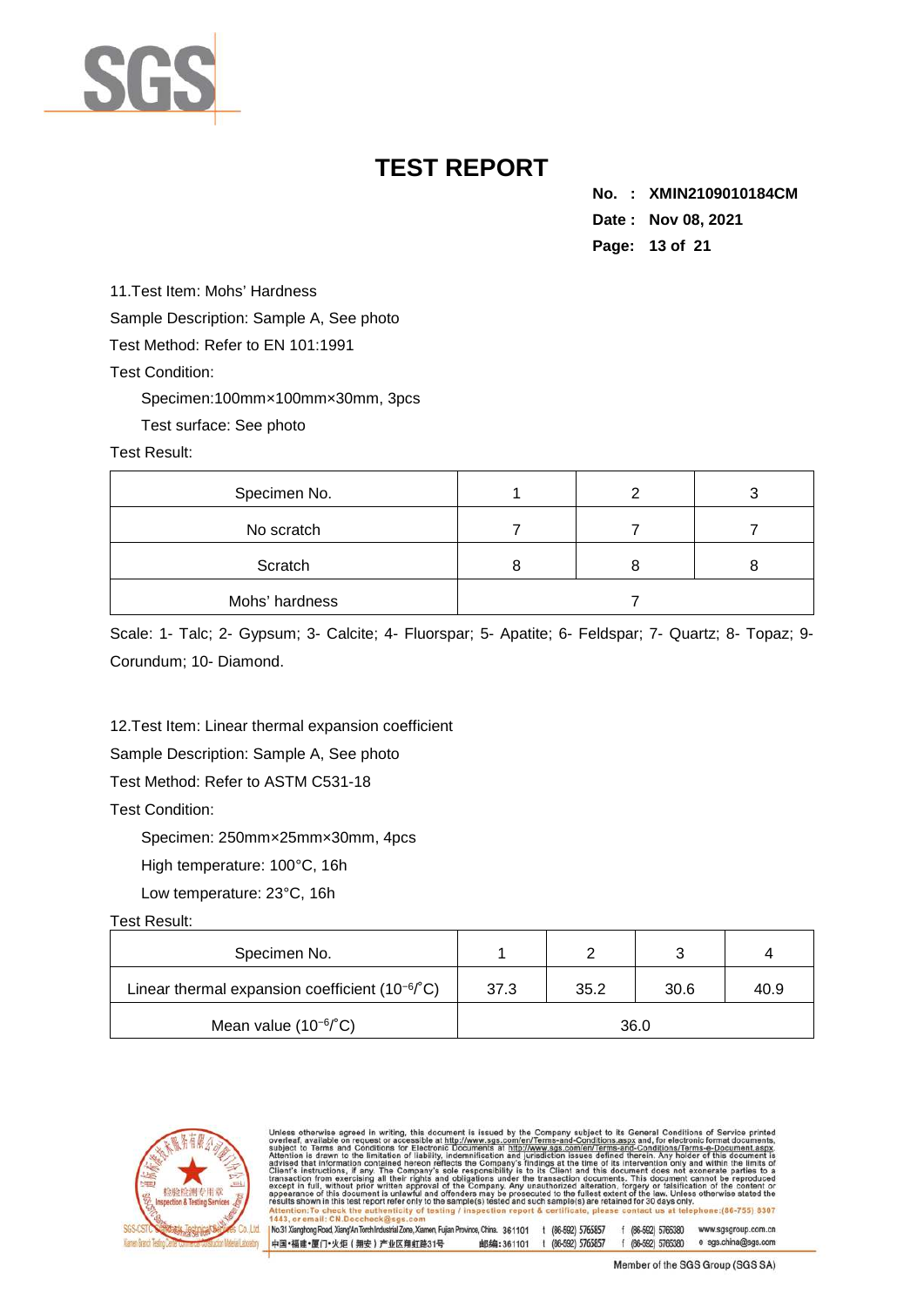

**No. : XMIN2109010184CM Date : Nov 08, 2021 Page: 14 of 21** 

13.Test Item: Water absorption

Sample Description: Sample B, See photo

Test Method: Refer to ASTM C373-18

Test Condition:

Specimen: 200mm×200mm×30mm, 5pcs

#### Test Result:

| Specimens No.        |      | ∸    | ⌒<br>ັ |      | ັ    | Mean<br>value |
|----------------------|------|------|--------|------|------|---------------|
| Water absorption (%) | 0.00 | 0.00 | 0.00   | 0.00 | 0.00 | 0.00          |

14. Test Item: Density\*

Sample Description: Sample B, See photo

Test Method: ASTM D792-20 Method B

Test Condition:

Absolute alcohol, (23±0.5)℃

Lab Environmental Condition:(23±2)℃,(50±5)%RH

Test Result:

| Test Item | <b>Test Result</b>       |
|-----------|--------------------------|
| Density   | $2.37$ g/cm <sup>3</sup> |

Note:

1.Test specimens were cut from the sample.

2.The protected film of test specimens was ripped off before test.



otherwise agreed in writing, this document is issued by the Company subject to its General Conditions of Service<br>, available on request or accessible at http://www.sgs.com/en/Terms-and-Conditions.aspx and, for electronic f sub<br>Atte advised<br>Client's tion from exe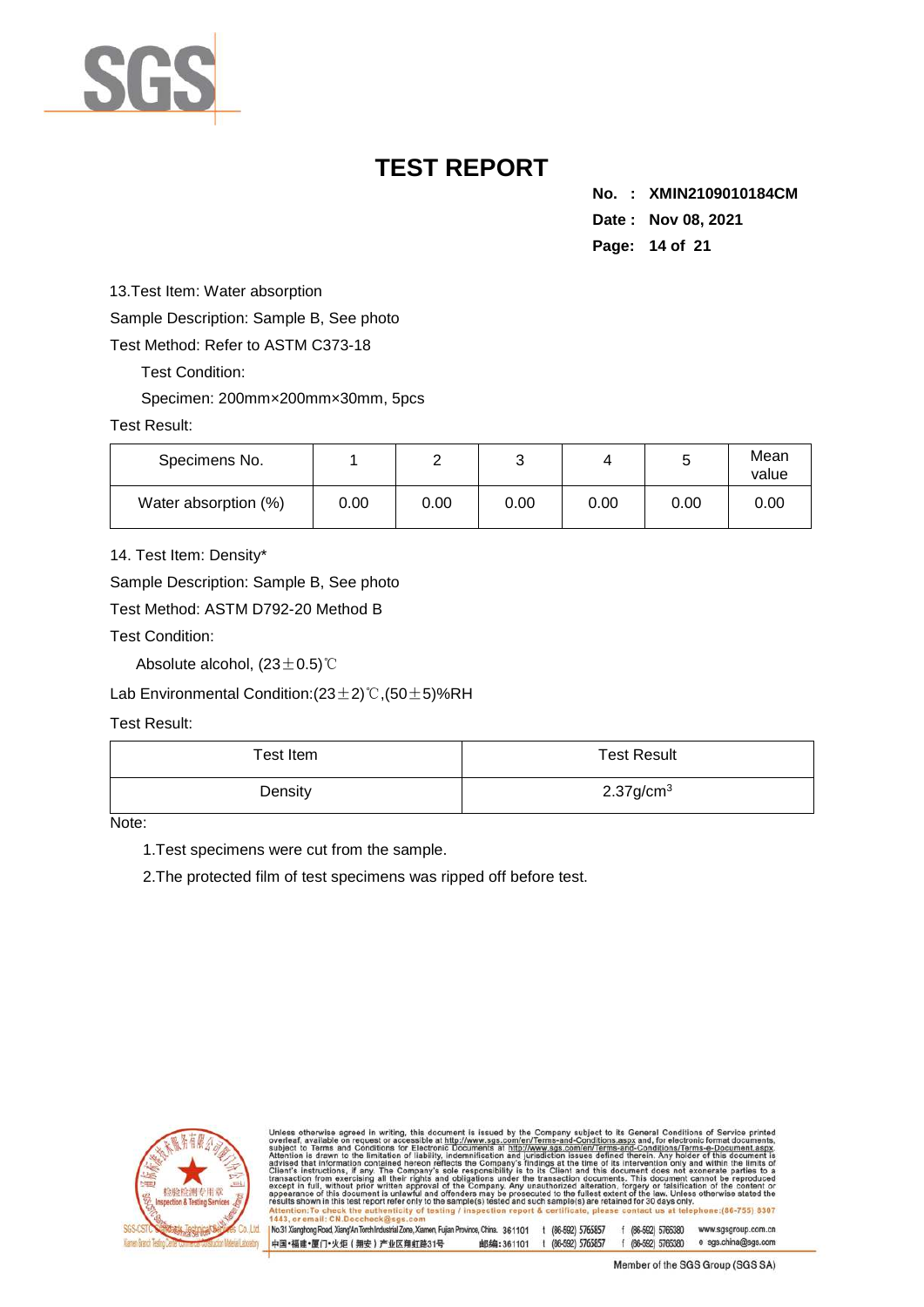

**No. : XMIN2109010184CM Date : Nov 08, 2021 Page: 15 of 21** 

Test Photo:





Unless otherwise agreed in writing, this document is issued by the Company subject to its General Conditions of Service printed overleaf, available on request or accessible at http://www.sgs.com/en/Terms-and-Conditions.as  $II$  CN D

1 Mo31 Xianghong Road, XiangAn Torch Industrial Zone, Xiamen, Fujian Province, China. 361101 t (86-592) 5765857 f (86-592) 5765330 www.sgsgroup.com.cn<br>|中国+福建+厦门+火炬(翔安)产业区翔虹路31号 邮编:361101 t (86-592) 5765857 f (86-592)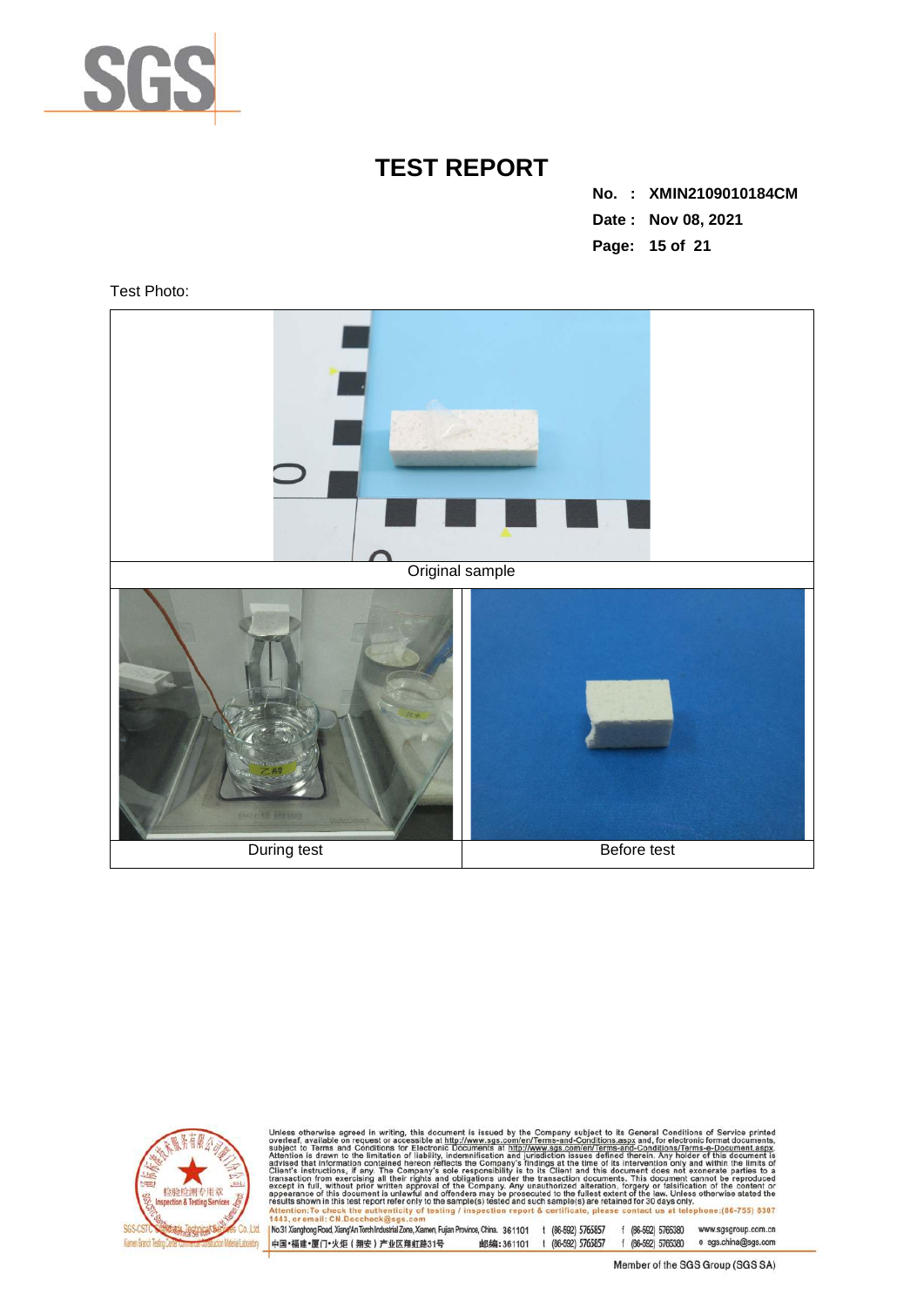

**No. : XMIN2109010184CM Date : Nov 08, 2021 Page: 16 of 21** 

15. Test Item: Flexural Strength\*

Sample Description: Sample B, See photo

Test Method: ASTM D790-17 Procedure A

Test Condition:

Specimen: 200mm×12.7mm×9.93mm

Testing speed: 4.3mm/min

Span: 160mm

Lab Environmental Condition: (23±2)℃, (50±5)%RH

Test Result:

| Test Item                | <b>Test Result</b> |
|--------------------------|--------------------|
| <b>Flexural Strength</b> | 47.9MPa            |

Note: The protected film of test specimens was ripped off before test.

#### Test Photo:





otherwise agreed in writing, this document is issued by the Company subject to its General Conditions of Service and Conditions for Service and Conditions for electronic forms and Conditions for the stress of the intermedi advised<br>Client's nt s\_instructions,<br>saction\_from\_exe<br>>pt\_in\_full,\_withor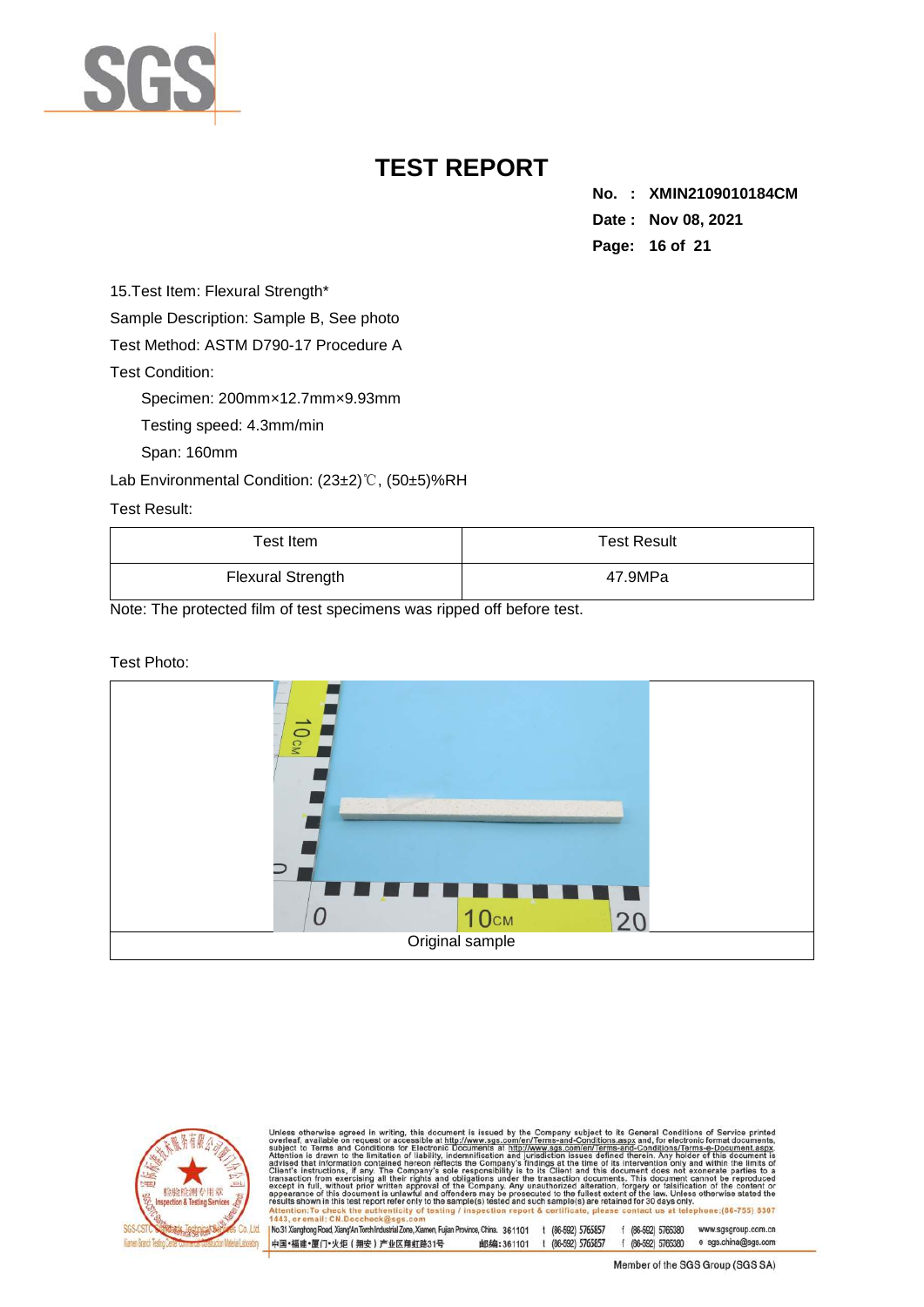

**No. : XMIN2109010184CM Date : Nov 08, 2021 Page: 17 of 21** 



16.Test Item: Rockwell Hardness\*

Sample Description: Sample B, See photo

Test Method: ASTM D785-08(2015) Procedure A

Test Condition:

Specimen thickness: 31.11 mm

Lab Environmental Condition: (23±2)℃, (50±5)%RH

Test Result:

| Test Item         | <b>Test Result</b> |
|-------------------|--------------------|
| Rockwell Hardness | 116 L              |

Note:

1. The protected film of test specimens was ripped off before test.

2. The tear film surface was tested.



otherwise agreed in writing, this document is issued by the Company subject to its General Conditions of Service and Conditions for Service in the Company subject to its General Conditions of Service is a three and Conditi s enned therein. Any notice the of its intervaluent does not<br>cocuments. This document does not determine, This document<br>eration, forgery or falsifications<br>est extent of the law. Unles<br>the restated for 30 days only<br>please c Client's to a nt s instructions,<br>saction from exer<br>»pt in full, withou  $(86 - 755) 8307$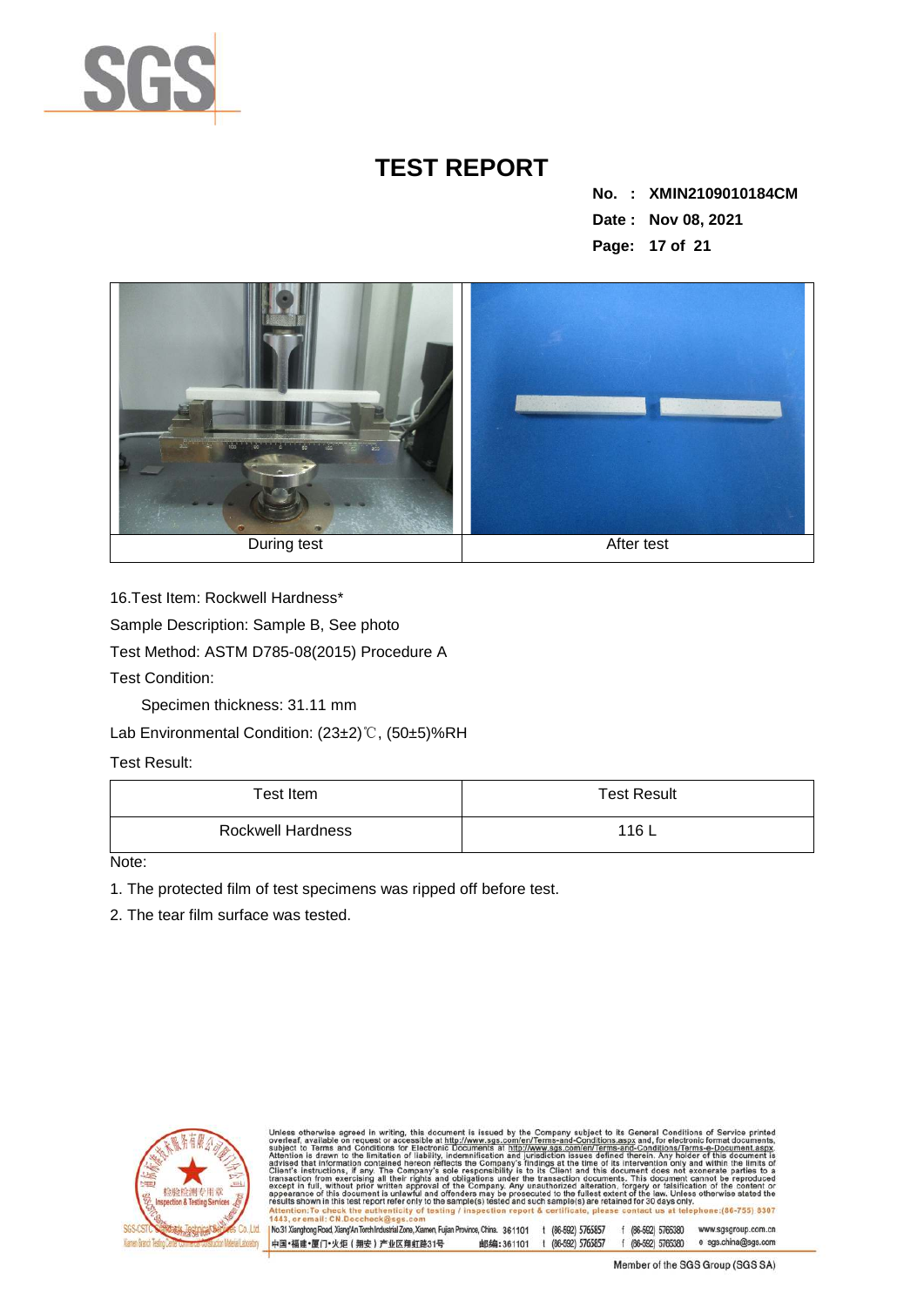

**No. : XMIN2109010184CM Date : Nov 08, 2021 Page: 18 of 21** 

Test Photo:



17. Test Item: Coefficient of Linear Thermal Expansion \*

Sample Description: Sample B, See photo

Test Method: With reference to ASTM D696-16 and client's requirement

中国·福建·厦门·火炬 (翔安) 产业区翔虹路31号

Specimens conditioning: 23±2°C, 50±10%RH, 40h

Test Condition:

Test temperature range: -30°C~30°C

Lab Environmental Condition: (23±2) °C, (50±5) %RH

Test Result:

| Test Item                               | <b>Test Result</b> |                                |
|-----------------------------------------|--------------------|--------------------------------|
|                                         | #1                 | $10.630\times10^{6}/^{\circ}C$ |
| Coefficient of Linear Thermal Expansion | #2                 | 10.740×10 <sup>-6</sup> /°C    |
|                                         | Average            | 10.685×10 <sup>-6</sup> /°C    |

Note:

1.Test specimens were cut from the sample.

2.The sample does not meet the standard requirements, and the results are for reference only.



otherwise agreed in writing, this document is issued by the Company subject to its General Conditions of Service of a conditions for Service and Conditions for electronic forms and the *information* of the intervention of sub<br>Atte s defined therein. Any hole<br>this document does not<br>cocuments. This document does not<br>eration, forgery or falsific<br>est extent of the law. Unle<br>the retained for 30 days online<br>please contact us at tel advised<br>Client's saction from exer<br>pt in full, withou  $(86 - 755) 8307$ No.31 Xianghong Road, Xiang/An Torch Industrial Zone, Xiamen, Fujian Province, China. 361101 t (86-592) 5765857 f (86-592) 5765380 www.sgsgroup.com.cn f (86-592) 5765380 e sgs.china@sgs.com

邮编:361101 t (86-592) 5765857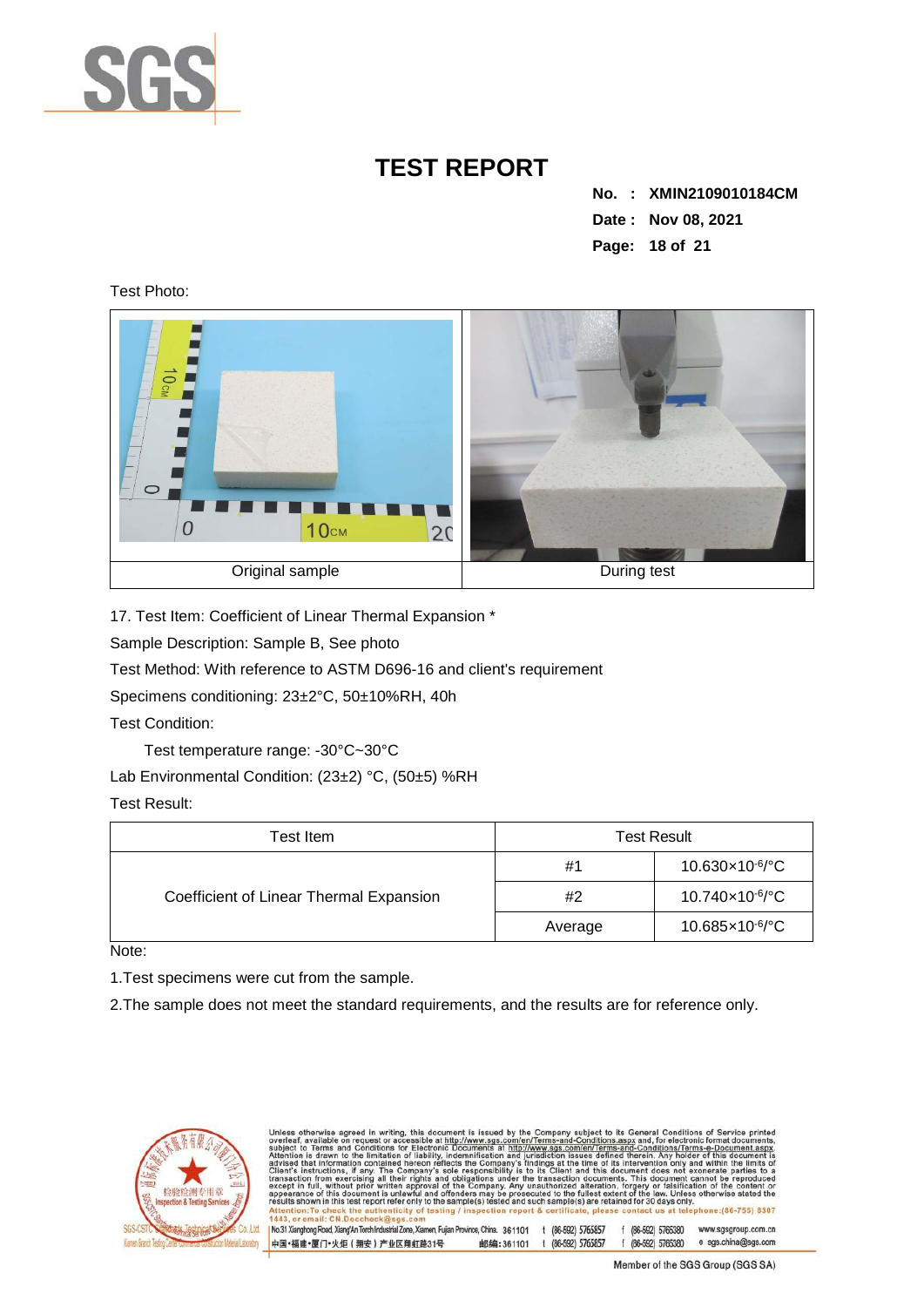

**No. : XMIN2109010184CM Date : Nov 08, 2021 Page: 19 of 21** 

Test Photo:



Note: \* test project/method was carried out by subcontractors.



Unless otherwise agreed in writing, this document is issued by the Company subject to its General Conditions of Service printed overteaf, available on request or accessible at http://www.sgs.com/en/Terms-and-Conditions.as  $II$  CN D

No.31 Xianghong Road, Xiang/An Torch Industrial Zone, Xiamen, Fujian Province, China. 361101 t (86-592) 5765857 f (86-592) 5765380 www.sgsgroup.com.cn 邮编:361101 t (86-592) 5765857 f (86-592) 5765380 e sgs.china@sgs.com 中国·福建·厦门·火炬 (翔安) 产业区翔虹路31号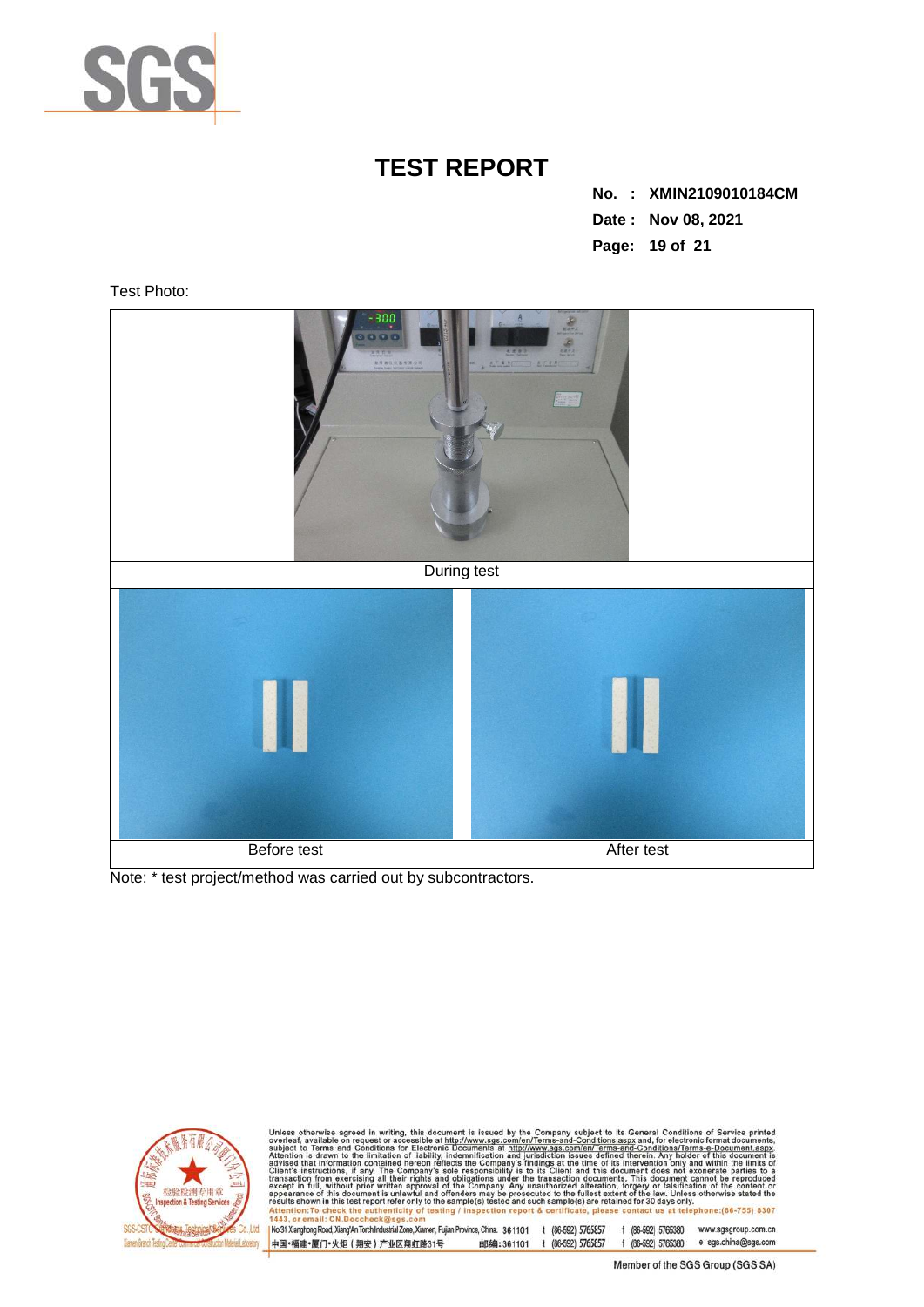

**No. : XMIN2109010184CM Date : Nov 08, 2021 Page: 20 of 21** 

18.Test Item: Radioactivity

Sample Description: Sample B, See photo

Test Method: GB 6566-2010

Test Condition:

Specimen: Powder, made from original sample

#### Test Result:

| Test items                             | GB 6566-2010<br>(Class A decorative materials) | <b>Test Results</b> |
|----------------------------------------|------------------------------------------------|---------------------|
| Internal exposure index IRa            | ≤1.0                                           | < 0.1               |
| External exposure index I <sub>v</sub> | ≤1.3                                           | < 0.1               |

Specific activity of the nuclides

| <b>Nuclides</b> | Units | Specific activity |
|-----------------|-------|-------------------|
| Ra-226          |       | 0.6               |
| Th-232          | Bq/kg | 2.1               |
| $K-40$          |       | 0.0               |

Note: The sample complies with requirements of GB 6566-2010 Class A decorative materials, it's

unlimited in manufacture, selling and using.

Requirements of GB 6566-2010:

|                             | Comply with $I_{\text{Ra}} \le 1.0$ , $I_{\gamma} \le 1.0$            |  |  |
|-----------------------------|-----------------------------------------------------------------------|--|--|
| Main materials for building | In case of hole rate >25%, it shall comply with                       |  |  |
|                             | $I_{\text{Ra}}$ ≤1.0, $I_{\text{V}}$ ≤1.3                             |  |  |
|                             | Class A: Comply with $I_{\text{Ra}} \le 1.0$ , $I_{\text{Y}} \le 1.3$ |  |  |
|                             | Class B: Comply with $I_{Ra} \le 1.3$ , $I_v \le 1.9$ , but not       |  |  |
| Decorative materials        | comply with the requirement of Class A                                |  |  |
|                             | Class C: Comply with $I_v \le 2.8$ , but not comply with              |  |  |
|                             | the requirements of Class A & Class B                                 |  |  |



otherwise agreed in writing, this document is issued by the Company subject to its General Conditions of Service and Conditions for Service and Conditions for electronic forms and Conditions for the stress of the intermedi sub<br>Atte advised<br>Client's nt s instructions,<br>saction from exer<br>»pt in full, withou